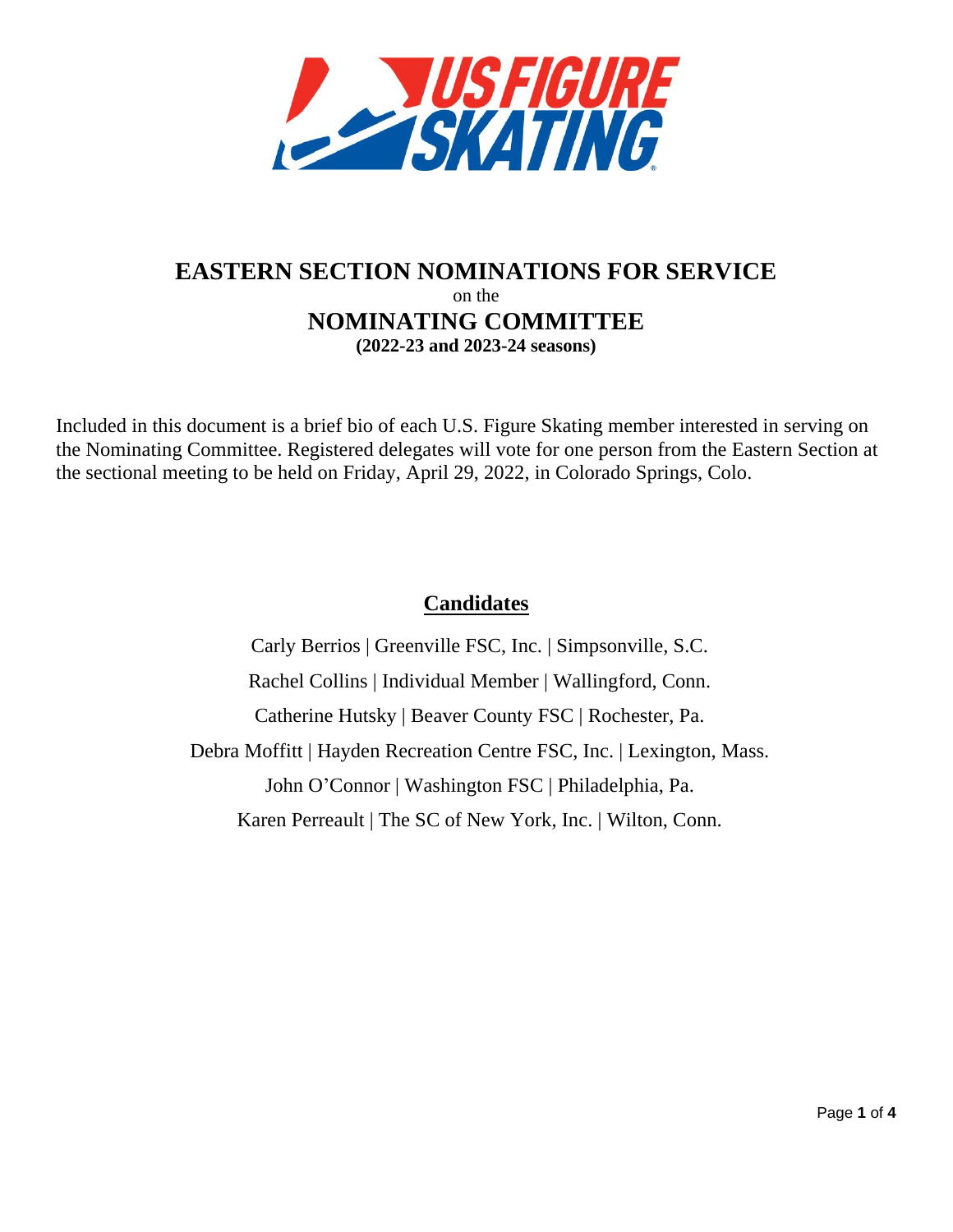**Previous committee service:** Memorial Fund Committee (member)

#### **Background in figure skating:**

I was a competitive figure skater for 10 years, where I trained in Ashburn, VA and at the Olympic training site in Colorado Springs. Throughout my career I made it to many sectionals and nationals, where I placed 4th at the novice level. Additionally, I represented Greenville Figure Skating Club and served as a member of their board for 2 years. Now, I have been teaching learn to skate and aspire classes in North Charleston.

#### **Professional experience outside of skating:**

I am currently a medical school student at Medical University of South Carolina. I feel that my professional experience in a graduate program will bring great diversity and a different perspective to the nominating committee. Since beginning school, I have obtained many clinic hours, worked with a diverse population, and kept confidentiality with all my patients. I think these traits will serve me well as a member, along with my prior experience as an elite competitor.

#### **Why Carly would like to serve on the Nominating Committee:**

As a prior competitive figure skater, skating is still a big part of my life and would love the opportunity to serve in this role to give back to the sport that has provided me with so many great memories. Additionally, I would like to gain valuable relationships with other members and further help grow the sport.

| <b>Rachel Collins</b> | <b>Individual Member</b> | <b>Wallingford, Conn.</b> |
|-----------------------|--------------------------|---------------------------|
|                       |                          |                           |

### **Previous committee service:** none

**Background in figure skating:**

I skated as a child and have returned to competitive skating as an adult. I am also a Learn to Skate coach.

#### **Professional experience outside of skating:**

#### **Why Rachel would like to serve on the Nominating Committee:**

I would like to serve on the Nominating Committee to serve in a leadership role for the USFSA beyond being a competitive figure skater within the organization.

**Catherine Hutsky Beaver County FSC Wallingford, Conn.**

**Previous committee service:** none

**Background in figure skating:**

**Professional experience outside of skating:**

# **Why Catherine would like to serve on the Nominating Committee:**

I'm a figure skater and feel I can offer an insider's viewpoint.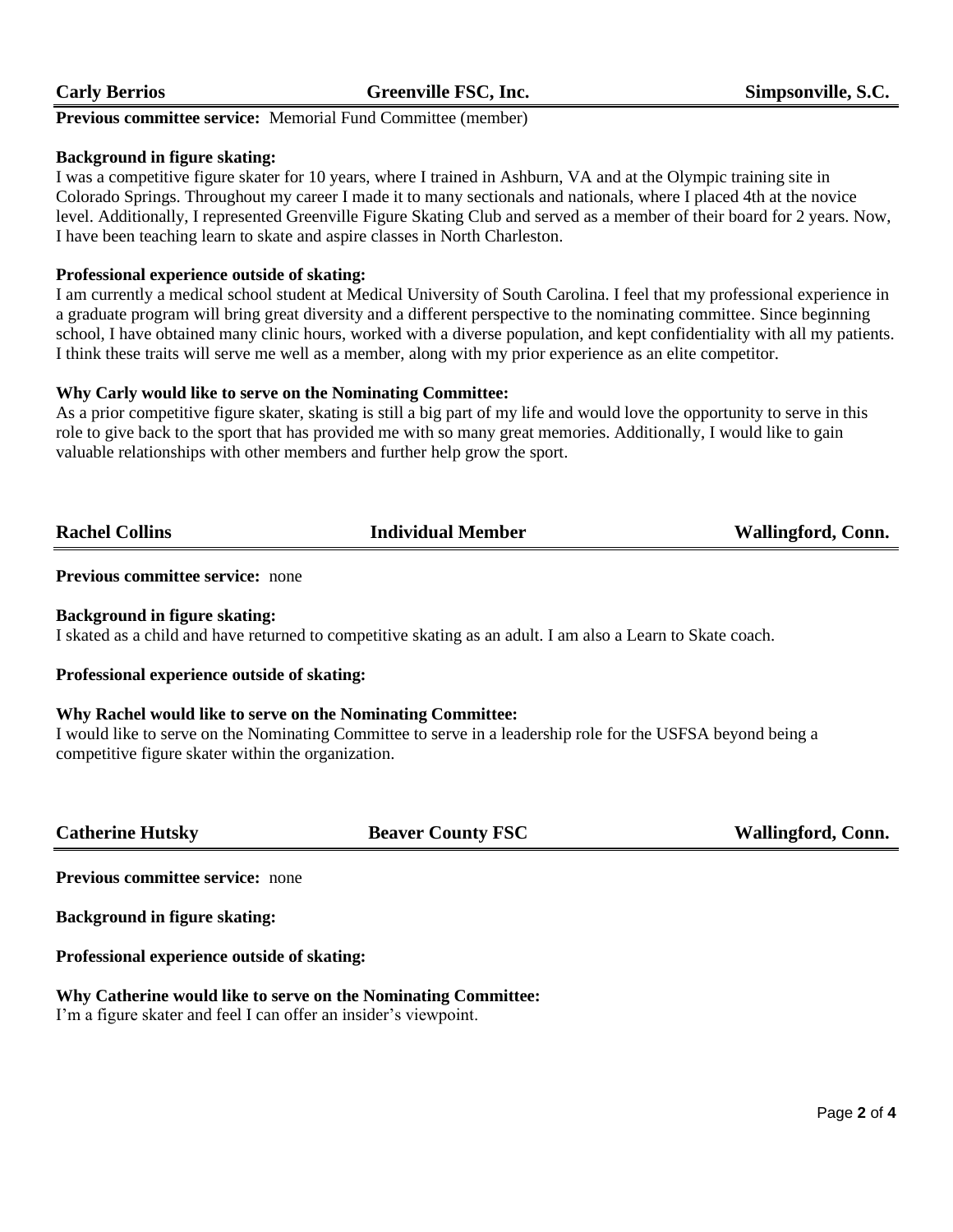#### **Previous committee service:** none

#### **Background in figure skating:**

Adult skater (synchronized) and coach

### **Professional experience outside of skating:**

I am a behavior analyst and understand how behavior effects the way people act and do things. I am calm and able to see whole pictures and differing perspectives.

#### **Why Debra would like to serve on the Nominating Committee:**

It is important to represent all, and as an adult skater who competes, tests, and coaches I am able to hear the needs of all that don't always feel represented.

**John O'Connor Washington FSC Philadelphia, Pa.**

**Previous committee service:** Special Olympics/Therapeutic Skating Committee (chair)

#### **Background in figure skating:**

Sectional judge and referee

#### **Professional experience outside of skating:**

My career is in Financial Analysis and formerly Public Accounting.

#### **Why John would like to serve on the Nominating Committee:**

I believe my 24 years as an official and my time as Chair of Special Olympics where we reevaluated and created a new testing structure has proven my dedication and willingness to help keep the sport current. I believe, I possess the insight to identify individuals who can help and foster the ideals of USFS.

| <b>Karen Perreault</b> | The SC of New York, Inc. | Wilton, Conn. |
|------------------------|--------------------------|---------------|
|------------------------|--------------------------|---------------|

**Previous committee service:** Competitions Committee (sectional vice chair, regional vice chair), Ethics Committee (chair, member), Grievance Committee (chair, member), Officials Training Committee (national vice chair), SkateSafe Committee (chair, member), U.S. Figure Skating Board of Directors (group coordinator); under previous committee structure JETS (vice chair) and Judges Committee (sectional vice chair, member)

#### **Background in figure skating:**

I have had continuous involvement with U.S. Figure Skating since I was four years old, first as a skater and then a coach, judge, controller, team leader, committee member, committee chair, and member of the Board of Directors. I am a triple gold medalist (Moves in the Field, Figures and Free skating, with a Pre-Gold in Dance) and was a three-time National Competitor, winning the Novice Ladies silver medal in 1986.

In 1990, I decided to end my competitive career to concentrate on college, and at that time I also began teaching skating and trial judging. After completing my graduate education, I devoted myself to judging and in 2019 I achieved my International Singles and Pairs appointment. I also received my National Controller's appointment in Singles in 2021. I served as an international Team Leader for 17 years, leading our junior and senior teams to 18 events. I have served on the Board of my home club, SCNY, since 2013 and have attended Governing Council as an SCNY delegate every year since 2011. I have held eight leadership positions and served on the Board of Directors. As the Administrative and Legal Group